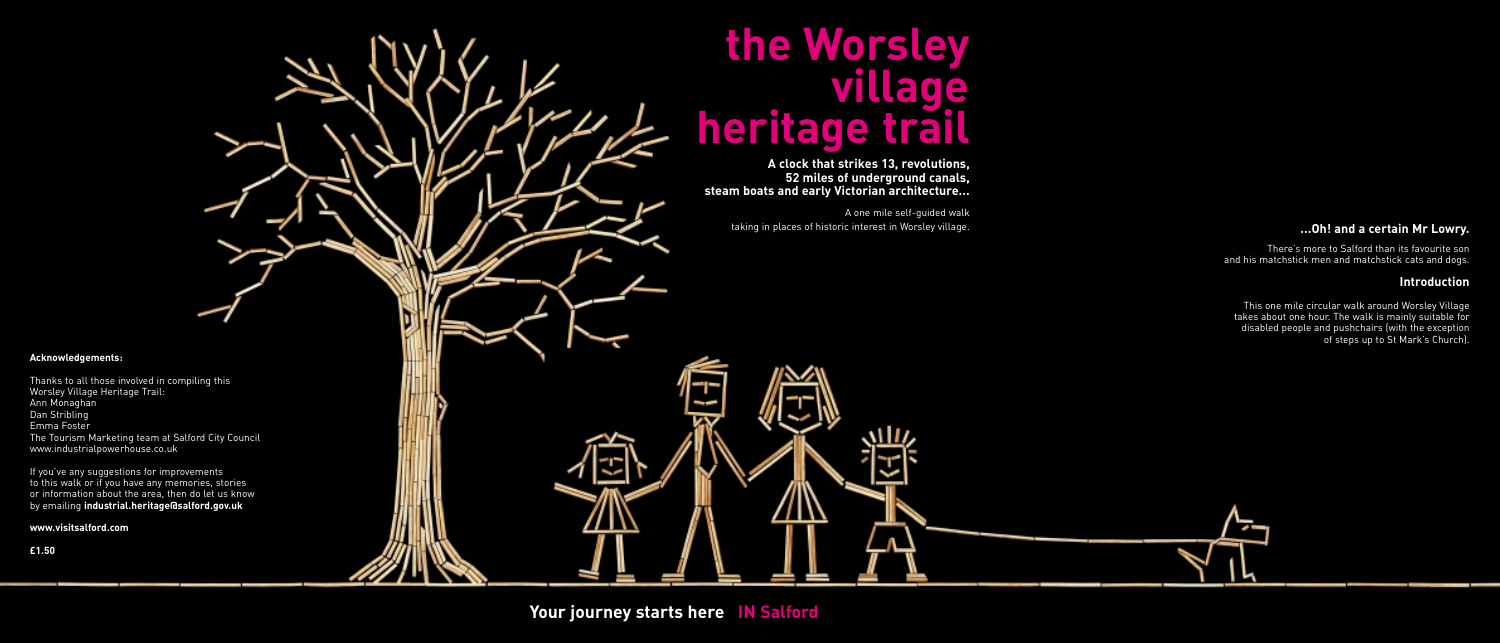Looking around the village today it is difficult to imagine that Worsley, with its picturesque half-timber buildings, village green and tranquil canal side setting, was once the birthplace of the 'transport revolution' in the 18th century. But the building of the Bridgewater Canal, linking coal mines in Worsley with Manchester city centre, was responsible for halving the price of coal overnight, fuelling the industrial revolution and changing the direction of British history forever!

Three men - the Duke of Bridgewater, John Gilbert and James Brindley - worked together to make the dream a reality. Thanks to their vision, Worsley is now being considered for World Heritage Site status. This walk will take in the important sites of Worsley's heritage and bring its industrial past to life.

Worsley Court House - a grade 2 listed building - was built in 1849 for the 1st Earl of Ellesmere to house the manorial court of Worsley. The site has a history of justice of a different kind, the car park. as it was previously infamous as the location of the village stocks! The Court Leet, as the manorial court was known, dealt with administrative matters relating to the manor.



# Background Information **The Trail**





Brown plaque reads: Built 1849 for the 1st Earl of Ellesmere. Originally Court Leet and Village Hall, later magistrates court.

Both the Packet House - a grade 2 listed building - and the Boat Steps date from 1760. The half timbering was added for approximately 50 metres c.1850 by the 1st Earl of Ellesmere. Passenger services started on the canal in 1769 and by 1781 there was a daily service past the dentist, to the between Manchester and Worsley. You would have purchased your ticket for the 'packet boat' at the Packet House and boarded at the Boat Steps, directly in front of the house. (For further details on the packet boat service see px). Brown plaque reads: 19th century terrace on the site of 1760 building for the Duke of Bridgewater's canal company.

> The original bridge was so christened by scholars from St. Mark's School who used the bridge daily and practised their alphabet on the 26 planks that made up the span. There are

The starting point for the walk is Worsley Court House on Barton Road opposite



From the Court House turn left and walk down Barton Road and turn left down the footpath, Packet House and Boat Steps.

# Cross the canal using the Alphabet Bridge (Note to users of wheelchairs/pushchairs if you wish to avoid the Alphabet Bridge, turn back to the Court House and turn right to reach the Library)

Designed by AIR Advertising Tel: 0161 736 2442 www.airadvertising.co.uk



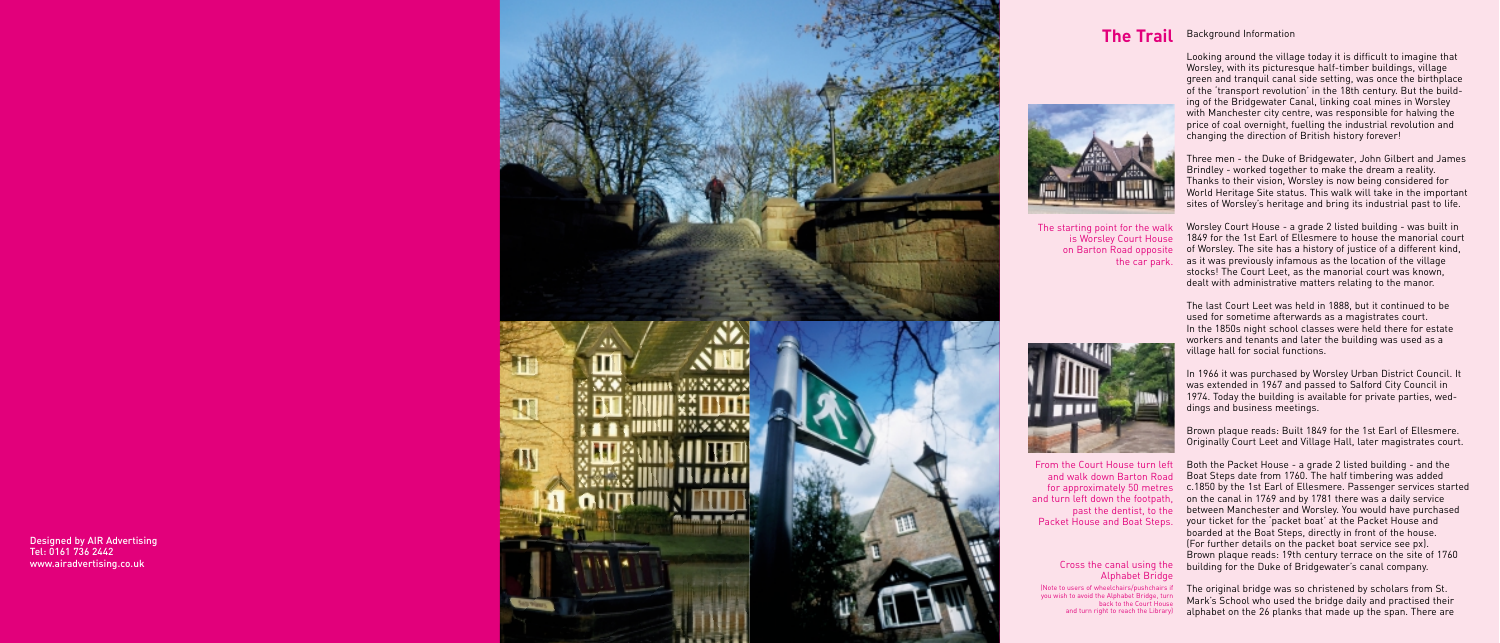

Walk up the slope to Worsley Road passing a small white, two storey building (the former Nailmaker's Shop) on your right

On Worsley Road turn left and walk back towards the Court House and roundabout. You will pass Worsley Village Library

Turn right, cross over Worsley Road and walk up the hill, under the motorway bridge



Carry on up the hill to Saint Mark's Church - enter via first gate. (Note for wheelchair users – there are steps up to the churchyard which may be difficult to access) still 26 planks, so keep up the tradition as you cross! In the past the canal was famous for its distinctive orange colour, caused by iron ochre leaked from the underground canals at the Delph. An intensive cleaning operation has now removed most of the ore making the canal a cleaner and more environmentally friendly place and attracting wildlife and fish to the area.

This is one of the oldest buildings in Worsley, dating from the 17th century. Originally a residential dwelling, it became the Nailmaker's Shop when construction of the canal and all the related building works commenced. It was used as a reading room and later housed the Lantern Gallery.

Old photographs show this was once the site of the village smithy. The library opened in January 1972 and has books and information about Worsley and the surrounding area. (Further information can also be found at the Local History Library at Salford Museum and Art Gallery or at Walkden Library)

Where the motorway slip road now runs stood the 18th century Bridgewater Hotel, known as 'The Grapes' due to the carved bunch of grapes that used to hang over the door. It was a coaching inn and Baines Directory of 1825 lists coaches from 'The Grapes' as:

Ancient Britain to Wigan & Preston Regulator and Self Defence, to Manchester in the morning and to Wigan in the evening Royal Pilot to Wigan, Ormskirk & Southport True Blue, to Manchester in the morning and to Leigh in the evening

The Court Leet was held at 'The Grapes' until the Court House was built. The inn was eventually demolished to make way for the construction of a new gatehouse and carriage drive to Worsley New Hall. 'The Grapes' closed its doors for the last time on 14th May 1903 and the present day Bridgewater Hotel on Barton Road opened the very next night.

The gatehouse was demolished to make way for the M62 motorway. The sandstone coat of the arms of the Earl of Ellesmere that decorated the front of the gatehouse was preserved and is now incorporated into the stonework of the motorway bridge that you cross under on your way to St Marks.

St. Mark's was endowed by the 1st Earl of Ellesmere as part of his efforts to improve the condition of the district. The church was built on Cross Field, so named because of the Lady's Cross which stood at the junction of Leigh and Walkden Roads - possibly a traveller's cross. Built in Gothic Revival style, the church's architect was George Gilbert Scott, perhaps





From the church walk back down the hill on the same side of the road and left along Worsley Road to the road bridge over the canal. From the bridge look over at The Delph



better known for the Albert Memorial. The foundation stone was laid on 15 June 1844 by George Granville Francis Egerton, eldest son of the Earl, as part of his coming of age celebrations and was consecrated on 2 July 1846.

The Ellesmere Chapel commemorates the founder, the first Earl and his Countess - other members of the Ellesmere family are buried in the vault below. The church boasts a fine ring of ten bells which is unusual for a parish church - the usual number is six or eight - and is also home to an unusual clock that strikes 13 (more about that later!).

While in the church yard look for the pink granite memorial near the path around to the left of the church: this is the Joseph Evans Memorial. It commemorates Joseph Evans, a medical herbalist and botanist. Known locally as Dr Evans, people came from miles around to consult him. On his death in 1873 over 1,000 people followed his funeral procession from Boothstown to Worsley. His memorial was erected by public subscription. (N.B. Note the pub opposite the church is named after John Gilbert.)

The Delph (the name is derived from 'the delved place') was a sandstone ridge that had been quarried for centuries. It provided stone for the Bridgewater canal construction and is also the entrance to the underground canal system - a total of 48 miles extending as far as Farnworth. You can see the entrances to the twin tunnels which meet after about 500 metres. The underground canal intersected with coal mines to the north and had three purposes: to transport coal from the face to the surface canal; to drain the pits; and to feed the resultant drainage water into the main canal. The canal was also one of (to your left) the first examples of a one-way system – especially on water!

> Work started on the underground canal in 1759. It was cut by hand using picks and shovels, although later gunpowder was used (spoil from the construction was used to reclaim Chat Moss in Irlam). A million tons of coal a year passed through the underground canal until 1887. Then new, deeper mines and the colliery railways made the canal redundant as far as coal transportation was concerned, although it continued to provide a means of draining the pits until 1968 when the last pit in the area closed.

Specially designed boats were built for use in the underground canal with both ends designed as prows to allow them to sail in either direction. The visible ribs and narrow shape gave them the nick name 'starvationers'. M boats worked on the main level, T boats on the side and upper levels and tub boats worked the lowest levels.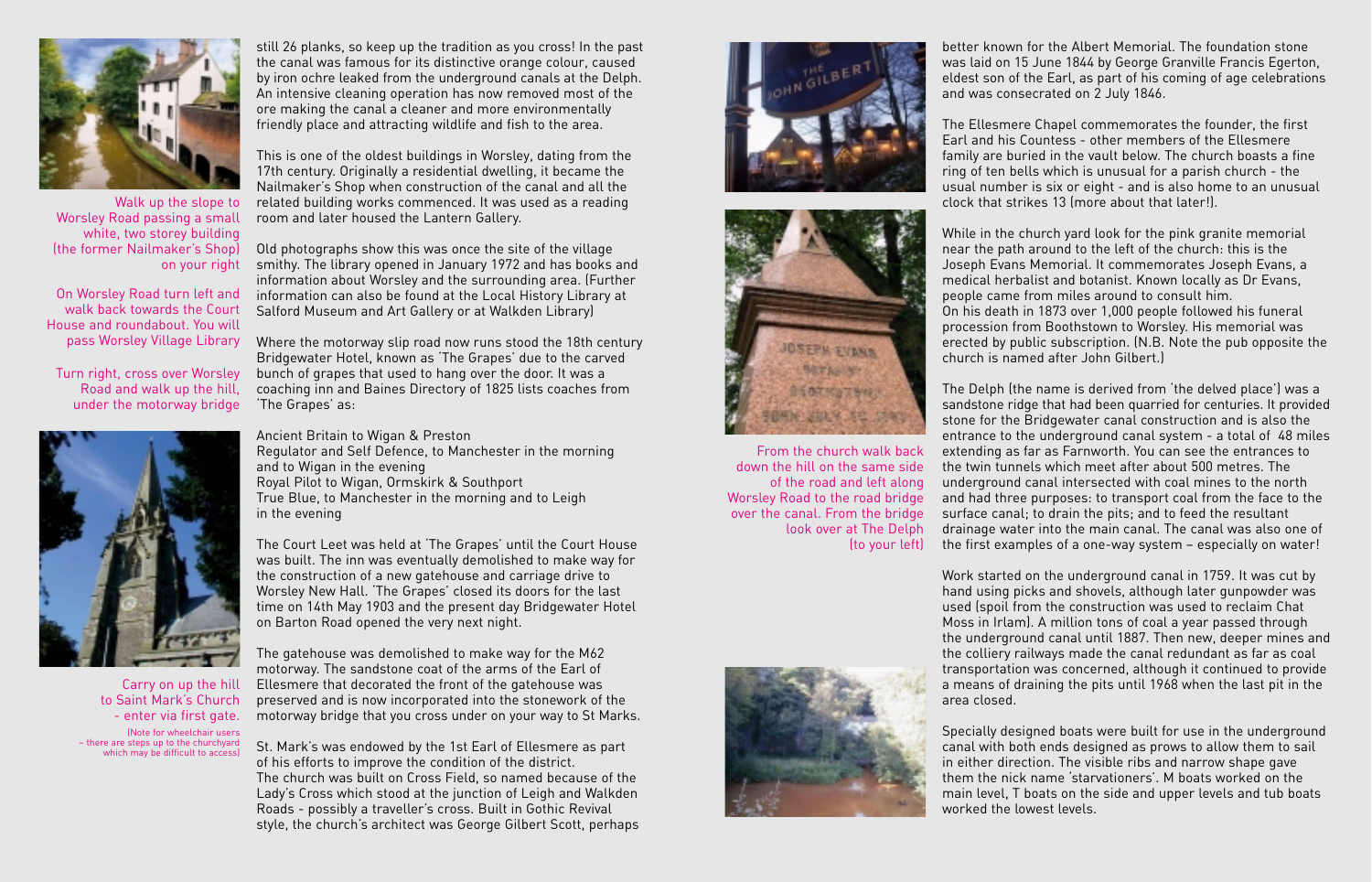The canal itself was also famous as the location for the first trials of boats powered by steam, the forerunners of the mighty paddle steamers that still navigate the Mississippi today.

A corn mill stood next to the Delph as far back as 1420. Worsley Brook powered a 24ft water wheel that operated two pairs of grinding stones and a boulting mill to separate the flour and bran. The mill buildings complex was cleared c.1903 and the present half-timbered property built, which now houses a restaurant and estate agency. Mill Brow, just past these businesses, was named for its proximity to the mill.

# passing Mill Brow, cross to the monument.





The picturesque area of The Green is not, as many people might think, a traditional village green. Until c.1903 it was Worsley Yard, the centre of a busy, noisy industrial complex that mushroomed when work began on both the surface canal and the navigable level. It included a boat building yard, motor mill, timber yard, nail makers, wheelwrights, basketmakers and a warehouse. It is still possible to see the imprints in the grass where railway sidings ran.

The yard boasted an unusual clock that struck 13 at 1 o'clock. The story goes that the Duke of Bridgewater, on an inspection visit, wanted to know why the workmen were late back from their lunch break. On being told they had difficulty hearing the clock strike one because of the noise of the yard, the Duke promptly had the mechanism adjusted so it struck 13! When the yard was cleared, the clock was preserved and installed in the New Hall Gatehouse and then later in St. Mark's church where it still strikes 13 today.

On The Green you will find Worsley's only monument to Francis, 3rd Duke of Bridgewater, 'The Canal Duke'. This was constructed from the base of the Worsley Yard chimney. It was originally a fountain, though sadly now dry. The base carries a Latin inscription, which can be translated as:

A lofty column breathing smoke and fire, Did I the builder's glory once aspire, Whose founder was that Duke who far and wide Bridged water through Bridgewater's countryside.

Stranger! this spot, where once did never cease Great Vulcan's year, would sleep in silent peace, But beneath my very stones does mount That water's source, his honour's spring and fount.

Alas! that I who gazed o'er field and town Should to these base proportions dwindle down. But all's not over, still enough remains To testify past glories, duties, pain.

(Translation: Henry Hart

Cross the bridge, turn left and walk along the side of the canal for about 10 metres. On the opposite side of the canal is the Boat Yard and Dry Dock.



From here walk back from the canal to Barton Road and turn left. Walk approximately 50 metres until you are opposite Worsley Methodist Church

From the Methodist Chapel walk back along Barton Road, towards the Court House, and your starting point The bridge was built in the 1890s and replaced an earlier plank bridge. Pause in the middle of the bridge and look back along the canal. This gives one of the best views of the Packet House, one much used by photographers and artists including L.S.Lowry.

The dock is probably the oldest living example of a dry dock associated with a canal, dating from c.1761. There are two dry docks, including 19th century sheds - a third dock has long been filled in. Here boats were both built and repaired. In 1770 Arthur Young in his 'six month tour through the north of England' gave a flavour of the scene:

"The little village of Worsley looks like a river environ of London. Here is a very large timber yard well stowed with all sorts of wood and timbers for framing buildings, and building boats, barges and all kinds of floating machines. The boatbuilder's yard joins and several boats, barges etc are always on the stocks."

In 1784 Mr Burgess of Worsley Mill invited Matthew Mayer, a noted Methodist preacher to Worsley. A congregation was soon established, meeting at first in a local cottage, then in a room at the Corn Mill. In 1800 John Osbaldeston, landlord of the Grapes, leased the Methodists land on Barton Road and the present church was erected in 1801.

On the right hand side of the canal, notice the Boathouse, built by Lord Ellesmere to house a barge built specifically for Queen Victoria's visit to Worsley in 1851. The popular story goes that the boat was pulled by two grey horses, one of which became so perturbed by the cheering crowd that it jumped into the canal!

Finally, at the Bridgewater Hotel on Barton Road, note the inn sign, which is a portrait of Francis Egerton, 3rd Duke of Bridgewater, 'The Canal Duke'.

If you wish to continue your walk further, continue down Barton Road to the car park on the left hand side. Here you will find the entrance to a series of woodland and canalside paths, which can take you all the way to Boothstown Marina (approximately 30 minutes walk).

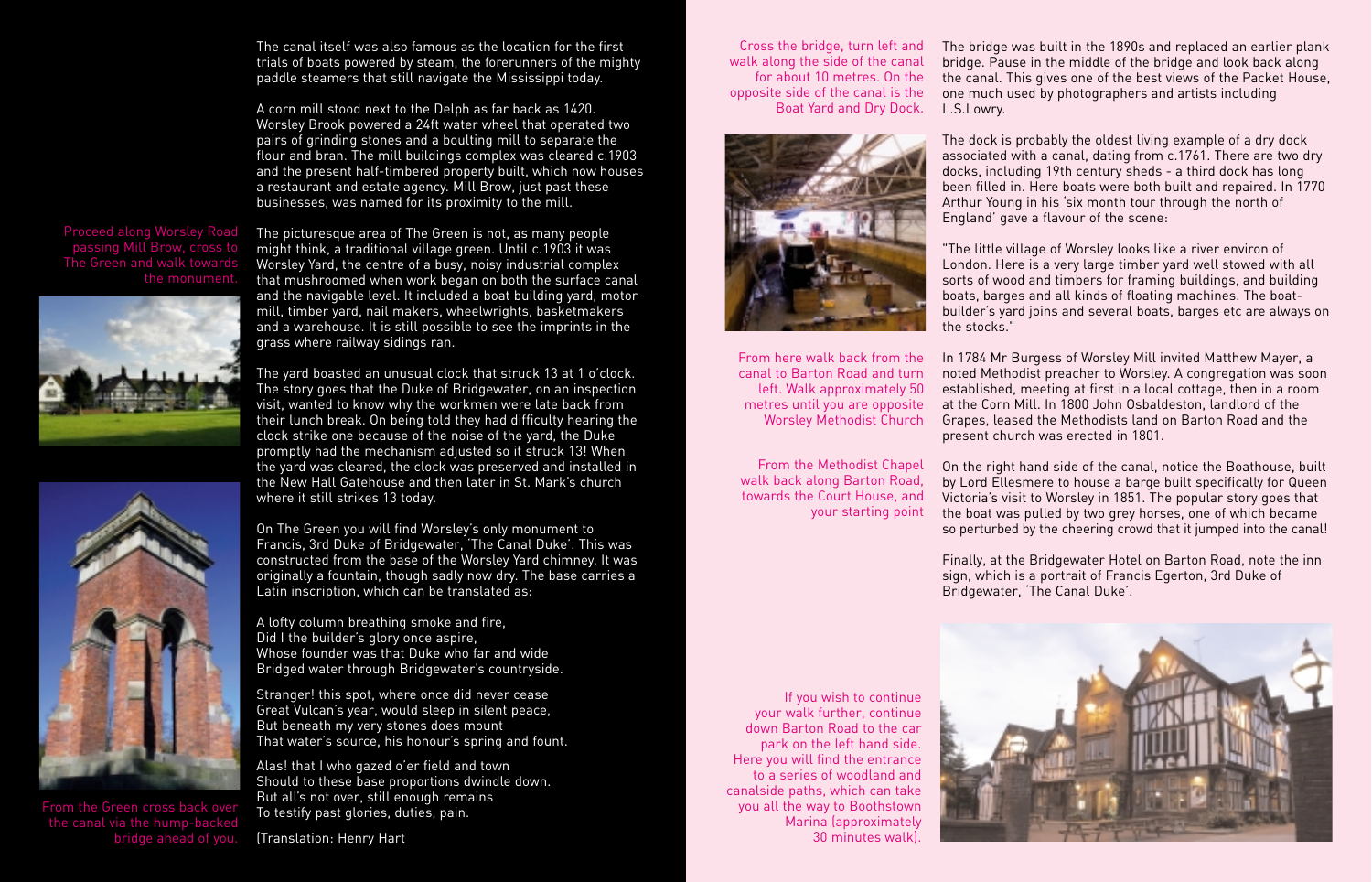## Bridgewater Canel Facts and Figures

| Key Dates | • The Act of Parliament that authorised the Bridgewater<br>Canal was passed in March 1759 and work began immediately<br>• In 1765 the canal to Castlefield opened<br>• By 1776 the canal was open to Runcorn<br>• In 1799 the Leigh Branch opened<br>• In 1872 the Bridgewater Canal and the Mersey and Irwell<br>Navigation were sold by the Bridgewater Trustees for<br>£1,115,000, the first ever "million pound cheque".<br>They were sold on to the Manchester Ship Canal Company<br>in 1876 for £1,710,000. |
|-----------|-------------------------------------------------------------------------------------------------------------------------------------------------------------------------------------------------------------------------------------------------------------------------------------------------------------------------------------------------------------------------------------------------------------------------------------------------------------------------------------------------------------------|
| namesake  | The canal takes its name from Francis Egerton, the 3rd Duke<br>of Bridgewater (1736 - 1803) for whom it was built.                                                                                                                                                                                                                                                                                                                                                                                                |
| formation | • The canal's total length is some 40 miles<br>• The main length of canal, from Runcorn to Manchester<br>is 28.5 miles<br>• The branch from Waters Meeting at Stretford to Leigh<br>is 10.75 miles<br>• It is spanned by 78 bridges                                                                                                                                                                                                                                                                               |

- It is a contour canal i.e. it runs on the same level throughout its length. The only locks are at Hulme providing access to the River Irwell and at Runcorn to the Manchester Ship Canal.
- It connects with the  $\quad \bullet \quad$  Rochdale Canal at Manchester
	- Leeds and Liverpool Canal at Leigh
	- Trent and Mersey Canal at Preston Brook
	- Manchester Ship Canal at Manchester and Runcorn

Its goods

 $Its$ 

**Technical in** 



Not content with just carrying coal, the Duke of Bridgewater saw the commercial possibility of linking Liverpool and Manchester. When the canal opened to Runcorn in 1776, it provided cheaper, more regular and reliable transport for goods and raw materials. With the expansion of the cotton industry, raw cotton from the Duke's Dock in Liverpool became an important cargo. In 1855 approximately two million tons moved along the canal. By 1862 competition from roads and rail, together with the decline of traditional industries, had reduced this to half a million tons, 80% of which, was coal moving from local pits to power stations.

Other cargo included maize, wheat and rice from Italy and Australia, hardwood from the Gulf of Mexico, tea and coir fibre from Calcutta, lead from North America and paraffin wax from Burma.

Commercial traffic ceased in March 1974. The last cargo consisted of four barges of maize from Salford Docks to Kellogg's in Trafford Park.

Its passengers The canal carried passengers as well as cargo. The service began in 1769 and in 1774, two new 'Packet Boats' were introduced. The word 'packet' evolved from the term for a bundle of official despatches sent overseas by ship. Later the term 'packet boat' referred to vessels carrying the Royal Mail. It is not proven that the Duke's boats carried mail, but seems likely as they provided the most reliable service between Manchester and Liverpool.

> By 1781 there were daily sailings, excluding Sundays, to Runcorn - a journey of eight hours. Another service ran from Manchester to Worsley in two and a half hours for 1/- (5p) and 6d (2.5p) steerage. Hugh Malet, in his book 'Coal, Cotton and Canals' (1981) describes the Packet Boats:

> 'The bows were fitted with sharpened sabres, curved like a swan's neck - a threat to the tow lines of slow-witted barges which was more symbolic than real, but emphasised that they must give way...The faster vessels carrying first class passengers might be drawn by three horses, with a captain to steer and a liveried postillion (called the jockey) armed with a curved horn to warn other boats of his approach, spurs and a whip to urge his steeds forward. It must have been a gallant and graceful sight, with the ship riding up to six m.p.h. on her bow-wave and passengers ducking as they sped under bridges.'

A 'Swift Packet' service was introduced in 1843 with lower prices. It was possible to travel from Worsley to Manchester for 3d (1p) in the Best Cabin and 2d steerage. However, competition from the railways and the new horse omnibus service meant that the days of canal passenger travel were numbered.